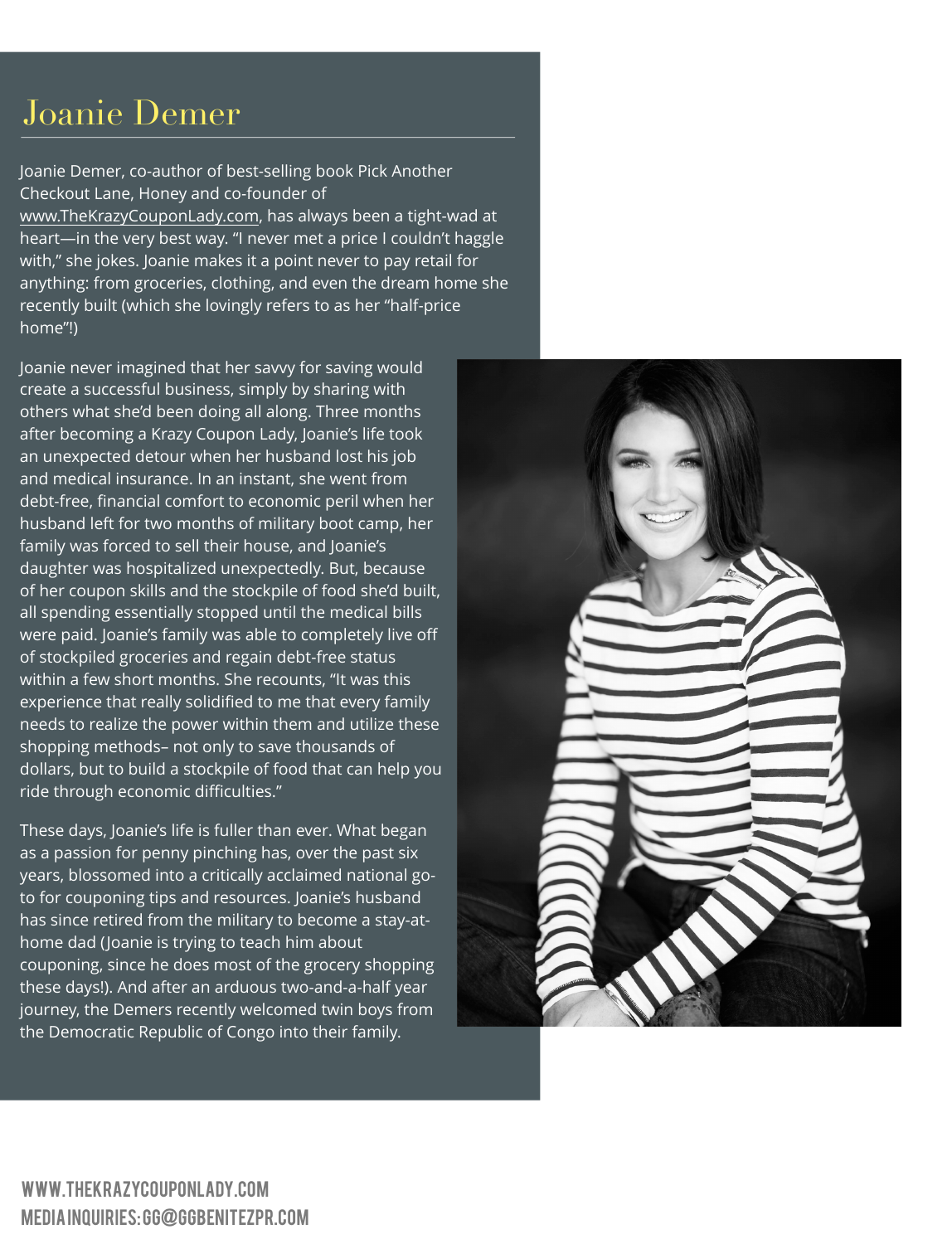### Heather Wheeler

Heather turned to couponing after slashing her household budget, while on a mission toward financial independence. When she could have folded and given up, Heather fought tooth and nail to pay off her family's \$85,000 of debt while living only on a teacher's salary. After years of dedication and some serious penny pinching skills, the Wheeler family became officially debt free in 2011. Now she's sharing her savings tips with hundreds of thousands of readers across the country.



Heather is the queen of creativity when it comes to stayat-home moms searching for ways to earn income. Heather's resume includes time spent buying and selling real estate, flipping furniture, two years working from home as a mortgage lender and another two as a licensed cosmetologist.

Although the success of the Krazy Coupon Lady has taken Heather's family a long way from the days of pennypinching on a teacher's salary, Heather still loves to coupon. And while she's far from extreme, you'll find her stockpiling diapers or breakfast cereal in any given week. Heather also has four children who keep her busy with tball, tea parties, and afternoons at the park.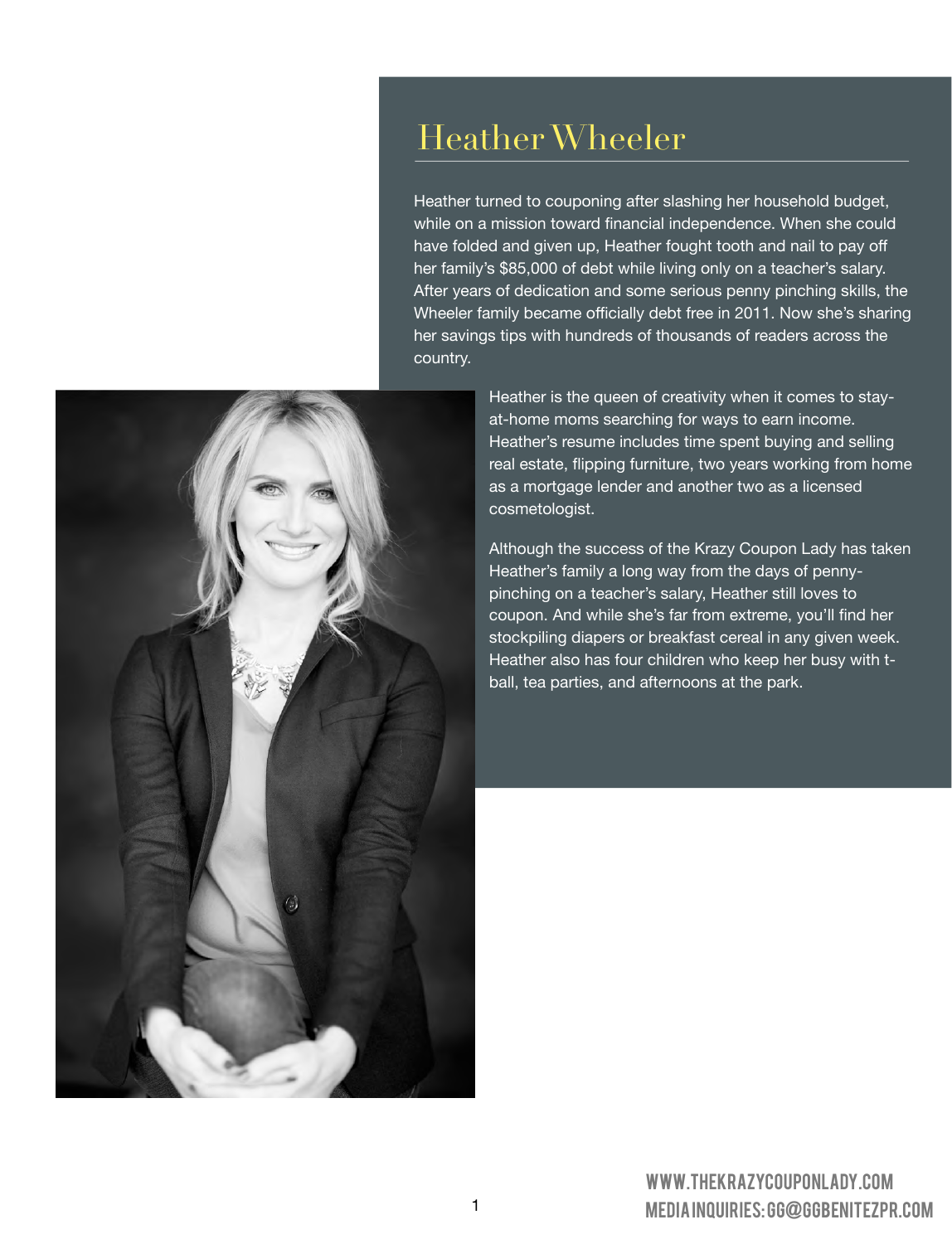## KCL Company Bio

TheKrazyCouponLady.com was founded, quite by accident, when two stay-at-home moms began blogging about their strategic coupon-clipping in Boise, Idaho. Founders, Heather Wheeler and Joanie Demer were tired of spending \$500 per month feeding their young families and wanted to find a way to cut that number in half. Soon, they were "stacking" coupons, sales, and store promotions and walking out of the store with sacks full of free groceries!

Today, TheKrazyCouponLady.com is a thriving multi-million dollar corporation, outpacing the growth of any website of its kind in the world! Heather and Joanie's team of two has grown to include 20 employees and an impressive social media following, with nearly 1.3M fans on Facebook, 56.5K followers on Twitter, and 84.9K followers on Pinterest. In the spirit of sharing,

TheKrazyCouponLady.com partners with a local IRC chapter to provide groceries, gifts, and free classes to local refugee families from all over the world.

Heather and Joanie have received national media attention, including appearances on The Today Show, ABC's The Lookout, The Early Show, Good Morning America, The Nate Berkus Show, The Queen Latifah Show, The Jeff Probst Show, Fox & Friends, E! News, Marie Osmond, Martha Stewart, TLC and many national publications. Their best-selling book, Pick Another Checkout Lane, Honey, has sold more than 50,000 copies and garnered rave reviews from celebrities and civilians alike.

Whether you're a coupon virgin or a coupon pro,

TheKrazyCouponLady.com is the country's preferred online destination for timely, exceptional coupons; deals; and innovative tips on how to save more than 50 percent off retail prices. Since its inception in 2005, TheKrazyCouponLady has helped 70 million online users make the grocery aisle their catwalk, and played a pivotal role in the rise of the Extreme Couponing craze that swept the nation.

While Extreme Couponing served as fabulous inspiration for potential savings, TheKrazyCouponLady.com promotes a sustainable, balanced approach to saving big money. Armed with information, shoppers can cut their grocery and bill in half—in about 30 minutes a week. Our goal is simple: to enable smart people to live like rich people.

2

[www.TheKrazyCouponLady.com](http://www.TheKrazyCouponLady.com) Media inquiries: [GG@GGBenitezPR.com](mailto:GG@GGBenitzPR.com)